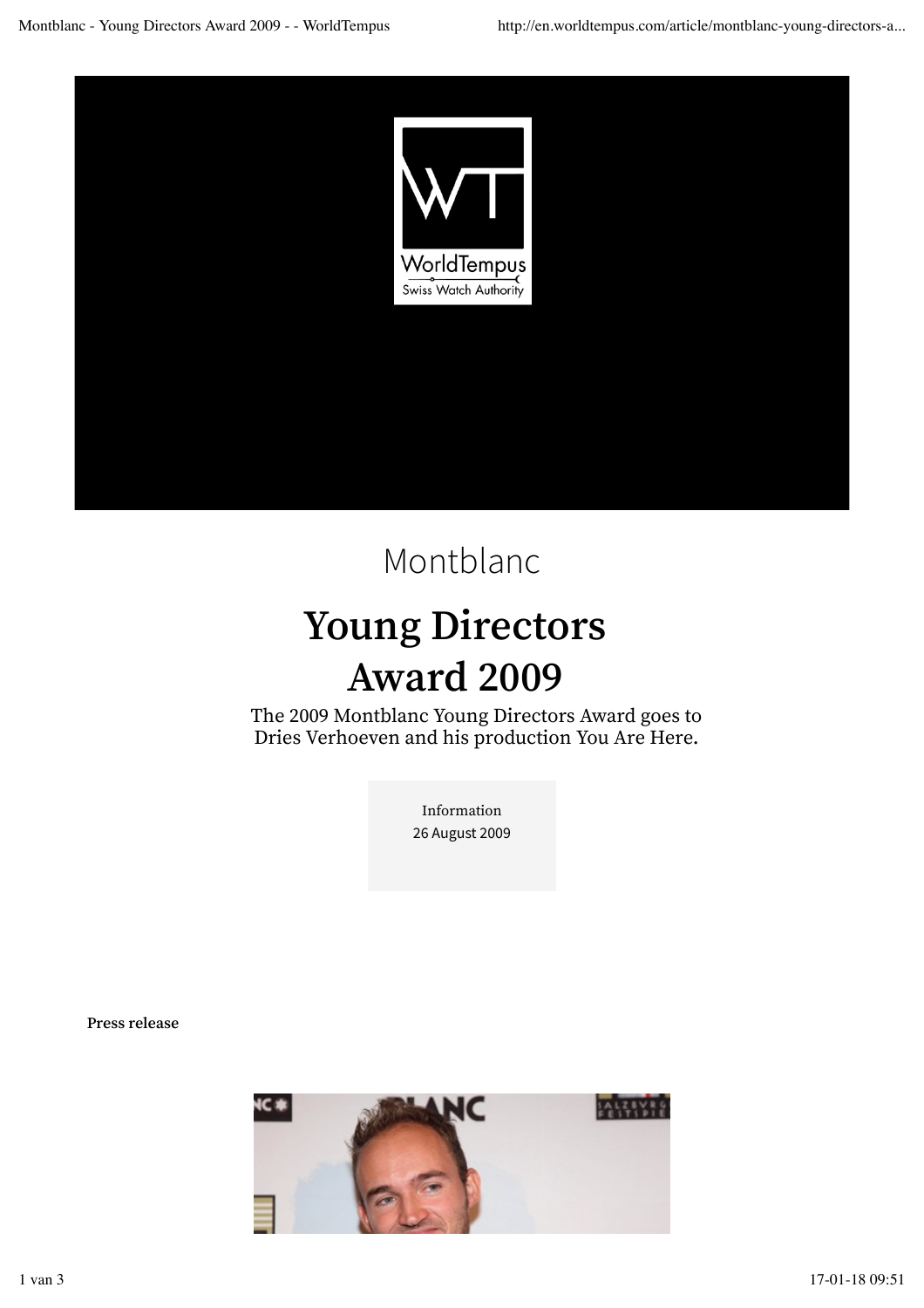

This year, the YOUNG DIRECTORS PROJECT takes place at the Salzburg Festival 2009 for the eighth time.

The project was again sponsored entirely by the international culture brand Montblanc. As in previous years, the sale of the Salzburg special edition "Hommage à Max Reinhardt" generated additional sponsorship funds and made a fourth production possible.

Dr. Thomas Oberender, Head of Drama, and Martine Dennewald, Curator, invited four young directing teams and their companies from the Netherlands, Hungary/Austria, Germany and the USA to take part in the competition.

Viktor Bodó (\*1978) from Budapest with ALICE, adapted from Lewis Carroll (a production of the Schauspielhaus Graz) – a virtuoso revue featuring musicians, dancers, acrobats and actors. All theatrical genres and dimensions serve Alice's story; the audience observes the performance's mechanics, which creates a world of wonders around the main protagonist which is as imaginary as it is credible.

Kenneth Collins (\*1975) and the group Temporary Distortion from New York with WELCOME TO NOWHERE (BULLET HOLE ROAD) – a road movie fort he stage which interweaves video images and acting in a suggestive way. In fragments and fashbacks, a carefully composed tale of images and text is developed that refects myths central to America, making the psychology of traveling, escape and unquenchable longings palpable.

Jette Steckel (\*1982) from Hamburg with DIE WELT IST GROSS UND RETTUNG LAUERT ÜBERALL (The World is Wide and Salvation Lurks Everywhere – world premiere adapted from Ilija Trojanow; a coproduction with the Thalia Theater Hamburg) – a complex narrative adaption of the world-spanning novel.

With overwhelming images and theater-specifc means, it tells the tale of young Alex, who had lost all his will to live and now fnds himself again on a bicycle trip around the world with his godfather Bai Dan. Dries Verhoeven (\*1976) from Amsterdam with YOU ARE HERE (a production of the Huis en Festival aan de Werf together with the Over het IJ Festival) – a spectacular theater installation, in which each audience member is assigned his own hotel room. The performance explores the relationship between proximity and distance, the formation of groups and the isolation of the individual, focusing on the individual perception of each audience member.